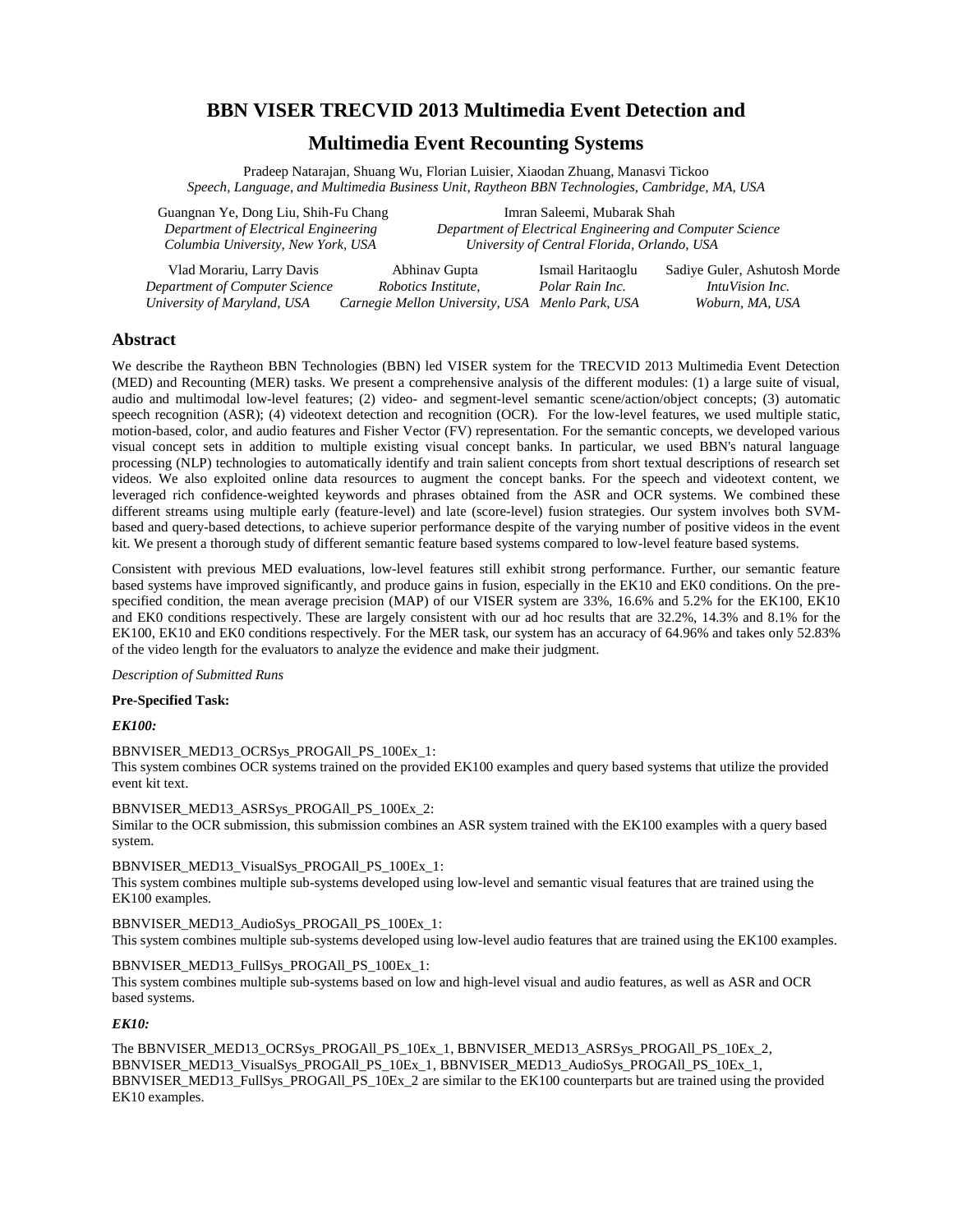### *EK0:*

The BBNVISER\_MED13\_OCRSys\_PROGAll\_PS\_0Ex\_1, BBNVISER\_MED13\_ASRSys\_PROGAll\_PS\_0Ex\_1, BBNVISER\_MED13\_VisualSys\_PROGAll\_PS\_0Ex\_1, BBNVISER\_MED13\_AudioSys\_PROGAll\_PS\_0Ex\_1, BBNVISER\_MED13\_FullSys\_PROGAll\_PS\_0Ex\_1 are based on the OCR, ASR and semantic audio and visual features, and utilize a query based approach for event detection.

### **Ad Hoc Task:**

We submitted a set of systems identical to the pre-specified task for the ad hoc task.

## **1 Introduction**

Techniques for fast, automatic analysis of large volumes of unconstrained web videos and detection of events of interest has several compelling applications. The annual TRECVID Multimedia Event Detection (MED) and Recounting (MER) evaluations [Smeaton et al. 2006, Over et al. 2013] aim to measure progress in developing such techniques, and strong performance has been reported in recent evaluations [Jiang et al. 2010, Bao et al. 2011, Natarajan et al. 2011, Aly et al. 2012]. The core of these systems is based on the *bag-of-words* [Csurka et al. 2004] approach built on low-level features extracted from pixel patterns in videos. This approach has several advantages, such as compact video representation and ease of model training and prediction using well understood techniques such as support vector machines (SVM). However, this method requires a large training set to train reliable event detectors. Furthermore, this approach does not provide the ability to recount or reason about the events and evidences seen in videos.

In this paper, we provide an overview of the BBN's VISER system for the TRECVID 2013 MED and MER evaluations. Our system uses a combination of low-level visual, audio and multimodal features, as well as semantic audio-visual concept detectors. Our low-level system combines a set of features that capture salient gradient, color, texture, motion and audio patterns. Our semantic system includes a suite of off-the-shelf detectors as well as a novel set of weakly supervised concept detectors. We also leverage data downloaded from the web for training our concept detectors. For the MED task, we fused these with speech and videotext output using late fusion to get final system outputs. For the MER task, the outputs of the semantic concept detectors along with speech and videotext were thresholded and combined to produce event recounting. Our main findings can be summarized as follows:

- Low-level features continue to exhibit strong performance and form the core of our EK100 and EK10 submissions;
- Semantic features produce significant gains for the EK10 system and also show promising performance for the EK0 condition;
- Speech and videotext provide complementary evidences and consistently improve performance for both pre-specified and ad hoc event detection;
- Our MER system allows an analyst to achieve reasonable event detection accuracy and the evidences take 50% less time to view than the full video.

The rest of the paper is organized as follows. In Section 2, we describe our low-level feature system in detail. Section 3 describes our high-level semantic features system. In Sections 4 and 5, we describe our ASR and videotext OCR systems. In Section 6, we present the different feature fusion strategies. We conclude with a discussion of experimental results in Section 7.

# **2 Low-level Features**

We extracted and combined multiple audio and visual features using Fisher Vector encoding. We considered the following features and systems:

**Audio Features:** We considered Mel-Frequency Cepstral Coefficient (MFCC), Frequency Domain Linear Prediction (FDLP) and Audio Transients (AT) features. In addition, we tested a low-level audio feature (LLfeat-A) system.

**Visual Features:** We considered multiple visual features including a Compressed Histogram of Oriented Gradients (CHOG) [Chandrasekhar et al. 2011], gray-scale dense-SIFT (D-SIFT) [Boureau et al. 2010], color D-SIFT (Opp-D-SIFT) [van de Sande et al. 2010] computed in the opponent color space, BBN's kernel descriptor-based motion feature (KDES-GF1) [Natarajan et al. 2012], a dense trajectory-based feature that combines shape and motion features (DT) [Wang et al. 2013]. In addition, we developed a system that combines all these low-level visual features (LLfeat-V).

**Audio-Visual Fusion:** We also combined the audio and visual features to get a single system called LLfeat.

## **3 Semantic Features**

Ability to detect high-level semantic concepts in videos is crucial for event recounting and event detection with a small training set. However, there are several challenges in developing robust systems for detecting such semantic concepts. First, the set of possible concepts that can occur in web videos is potentially infinite, making traditional ontology based approaches such as LSCOM infeasible. Second, it is extremely time consuming to collect a sufficient number of annotations for concepts of interest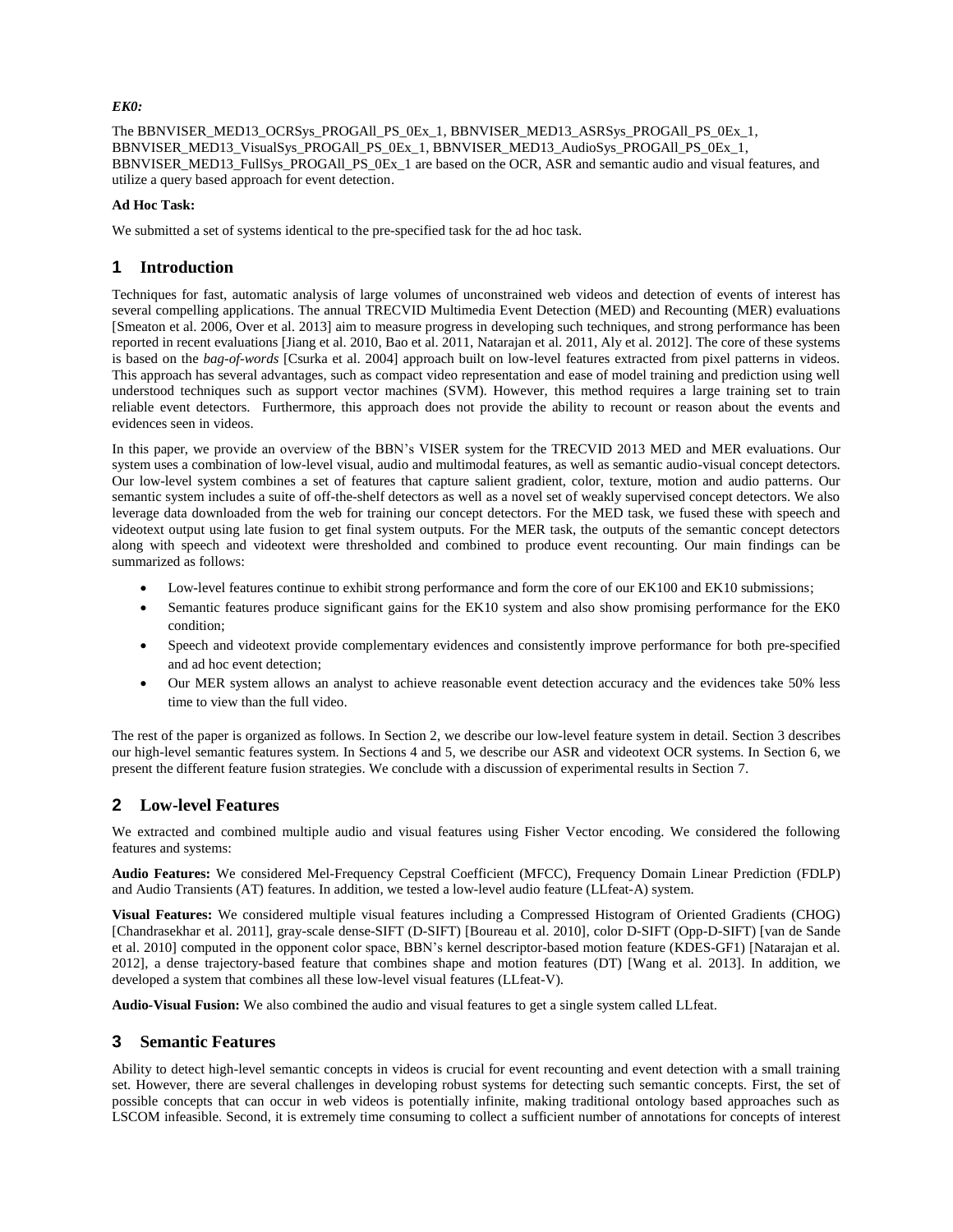that can be used to train robust concept detectors. The annotation task becomes harder if it involves marking spatial or temporal bounding boxes.

## **3.1 Evaluation of Off-the-Shelf Concept Detectors**

We conducted a detailed evaluation of two popular off-the-shelf concept detectors for the MED task: ObjectBank [Li et al. 2010] and SUN scene attribute [Patterson et al. 2012] features. SUN scene features produce a feature vector where each element corresponds to the detection score for a particular concept. ObjectBank uses a spatial pyramid representation and produces detection confidence scores at different spatial patches for each concept. In this case, we measured the performance of both the full feature vector (Full), as well as the vector obtained by considering only the highest confidence detection for each concept (Max). The table below summarizes the performance of these features compared to our baseline dense SIFT based low-level feature.

| <b>Features</b>             | AP     | $\bf R0$ |
|-----------------------------|--------|----------|
| D-SIFT (baseline)           | 0.2779 | 0.3776   |
| <b>SUN Scene Attributes</b> | 0.1041 | 0.1384   |
| ObjectBank (Full)           | 0.1565 | 0.1893   |
| ObjectBank (Max)            | 0.0459 | 0.0508   |

Table 1: Comparison of ObjectBank and SUN Scene attribute features for MED for EK100 training condition on BBN's internal test partition.

The off-the-shelf detectors we tested had significantly weaker performance compared to low-level features for the EK100 training conditions, and also did not help in fusion.

## **3.2 Weakly Supervised Concepts (WSC)**

We developed techniques to exploit the annotations in the judgment files provided by LDC for training concept detectors. This allows us to utilize annotations of the research set videos that are already available at no additional cost. However, a challenge with this data is that they are short, free-form text descriptions. We address this by applying BBN's natural language processing technologies to detect salient concepts in the text annotations.

For each of these concepts, we aggregated the corresponding videos in whose annotations they occurred. Then, we pruned all concepts that had too few video occurrences to ensure we had sufficient examples to validate and train the concept detectors. Next, we extracted multiple low-level features from the videos to capture salient gradient, motion, color and audio patterns. We then trained detectors for each concept by combining these features. Finally, we did a second round of pruning the concepts based on the mean average precision (MAP) metric to ensure that the detected concepts have a reasonable level of accuracy. The detected concepts can be directly used for recounting (MER) and describing the video. Further, for the event detection task (MED), we use the vector of detection scores for different concepts for training event detectors. The table below illustrates the performance of these features on the official MEDTEST partition:

| <b>Features</b> | AP     | R <sub>0</sub> |
|-----------------|--------|----------------|
| <b>D-SIFT</b>   | 0.2897 | 0.3838         |
| WSC-D-SIFT      | 0.2108 | 0.3405         |
| DТ              | 0.3357 | 0.4272         |
| WSC-DT          | 0.2718 | 0.3817         |

**Table 2:** Comparison of weakly supervised concepts with low-level features on MEDTEST EK100. WSC-D-SIFT and WSC-DT refer to WSCs trained on D-SIFT and the dense trajectory (DT) features respectively.

As can be seen, WSCs are significantly weaker than the corresponding low-level feature based system, but are stronger than offthe-shelf concept detectors. Further, we tested combining these concept detectors with a low-level feature based system. We found that they produce strong performance gains for the EK10 condition, while the gains for EK100 are modest. This is illustrated in the table below:

| <b>Features</b>                         | AP     | R0     |
|-----------------------------------------|--------|--------|
| EK10-LLfeat-V                           | 0.1459 | 0.1885 |
| $EK10-I.L$ feat-V + WSC-D-SIFT + WSC-DT | 0.1785 | 0.2190 |
| EK100-LLfeat-V                          | 0.3810 | 0.4771 |
| $EK10-IJ$ feat-V + WSC-D-SIFT + WSC-DT  | 0.3852 | 0.4830 |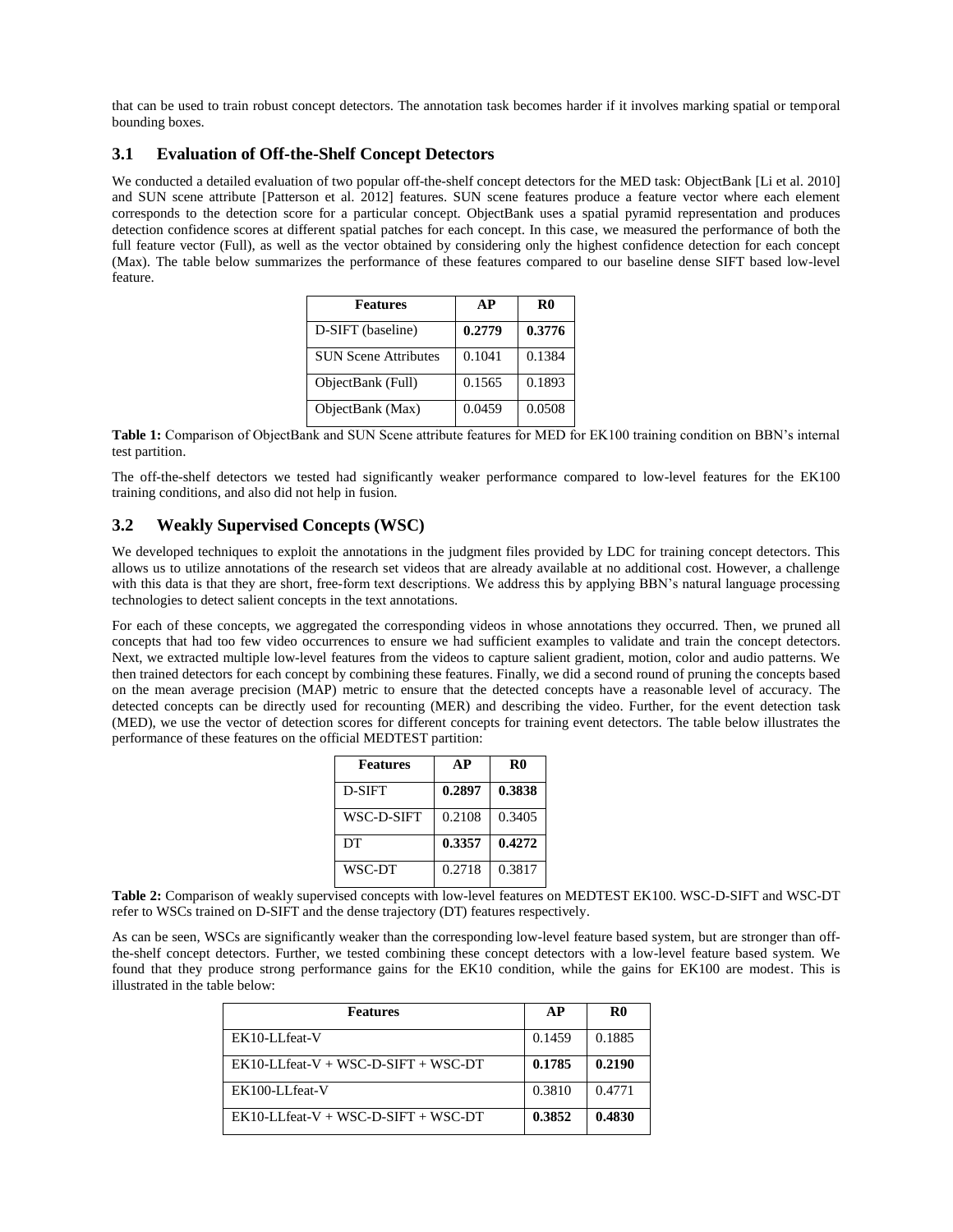**Table 3:** Fusion of WSC features with a low-level feature based visual system (LLfeat-V) for the EK10 and EK100 conditions.

## **3.3 Concept Discovery from Flickr**

We have designed a novel framework for automatic concept discovery from the internet images.

(1) **Candidate Concept Discovery:** We first retrieve a set of images from Flickr, and re-rank them by the event SVM model trained with the TRECVID MED training videos so that the top ranked images are visually related to the target event videos. We calculate TF-IDF values of the tags associated with these top ranked images and treat the tags with high TF-IDF values as the candidate concept pool.

(2) **Visual Concept Verification:** To ensure that only visual related concepts are included, we first treat the images associated with a concept as positive training samples and choose a number of images from the other concepts as negative training samples. Then we split all training images into two halves and do 2-fold cross validation. Finally, only the concepts with high cross validation performance are verified as visually related concepts and retained in the concept library.

(3) **Concept Representation Generation:** We consider each tag as a concept and use the associated images to train a SVM concept classifier. The concept scores generated on the MED videos are then treated as concept based video representation.

(4) **Salient Concept Selection based on L<sup>1</sup> -SVM:** After the concept representation generation, each video is represented as a concept score vector. However, some dimensions may still be irrelevant to the target event. To remove such noisy dimensions, we use L<sub>1</sub>-SVM to automatically set the values of irrelevant concept dimensions as zero. Once we select the salient concepts from  $L_1$ -SVM, we can represent all videos based on this concept subset and train an event detection model using  $L_2$ -SVM.

Our method has several advantages:

- 1. Concepts are automatically discovered from the internet, and most of them are highly relevant.
- 2. Images for training a concept classifier are chosen to be more compatible with video contents, and thus the content discrepancy between different visual resources is reduced.
- 3. L<sub>1</sub>-SVM allows us to optimally determine the concept descriptions from the entire concept pool, and achieves robust semantic based event detection.
- 4. Our concept classifiers can also be used for the MER task. Specifically, for each video, we ranked the concept scores and treated the top ranked concepts as the recounting concepts of the video content. Since the concepts classifiers are trained separately, the SVM scores cannot be compared directly. We thus applied Gaussian normalization to make the scores comparable.

## **3.4 Object Detection**

We used detections from a state-of-the-art object detector developed by Pedro Felzenszwalb at the University of Chicago [Felzenszwalb et al. 2010]. We used a representation called the *spatial probability map* which captures the spatial distribution of an object's presence in a video. Overall, we found car detections to produce consistent gains for the "*Getting vehicle unstuck*" event, but did not find significant improvement when we used other detectors. The person detections provided salient information for the recounting task.

## **3.5 Salient Object-based Concept Feature**

We also applied the Classemes models provided in [Torresani et al. 2010] to generate novel scene concept features. These models were trained over a large scale concept pool (around 3,000 concepts) defined in LSCOM. In order to refine the concept feature output, we proposed the idea of a salient object based concept feature. Specifically, we first detect regions containing prospective salient objects based on image multi-scale saliency, color contrast, edge density and straddleness. Within each region, we use the Classeme concept detector. Max-pooling is used for each frame result. Average-pooling is used for multiple frames within each video. This approach consistently improved performance over the Classeme baseline in our experiments.

## **4 Automatic Speech Recognition**

We use GMM-based speech activity detection (SAD) and HMM-based multi-pass large vocabulary automatic speech recognition (ASR) to obtain speech content in the video, and encode the hypotheses in the form of word lattices. We first transform the raw audio into a 45 dimensional feature stream using the following steps. 14 Mel-warped cepstral coefficients were extracted from overlapping frames of audio data, each 29ms long, at a rate of 100 frames per second. Each segment of speech is normalized by the mean cepstrum and peak energy non-causally, removing any long term bias due to the channel. In addition, the feature vectors are scaled and translated such that for each video, the data has zero mean and unit variance. These 14 base cepstral features and the energy, together with their first and second derivatives, compose the final 45-dimensional feature vector.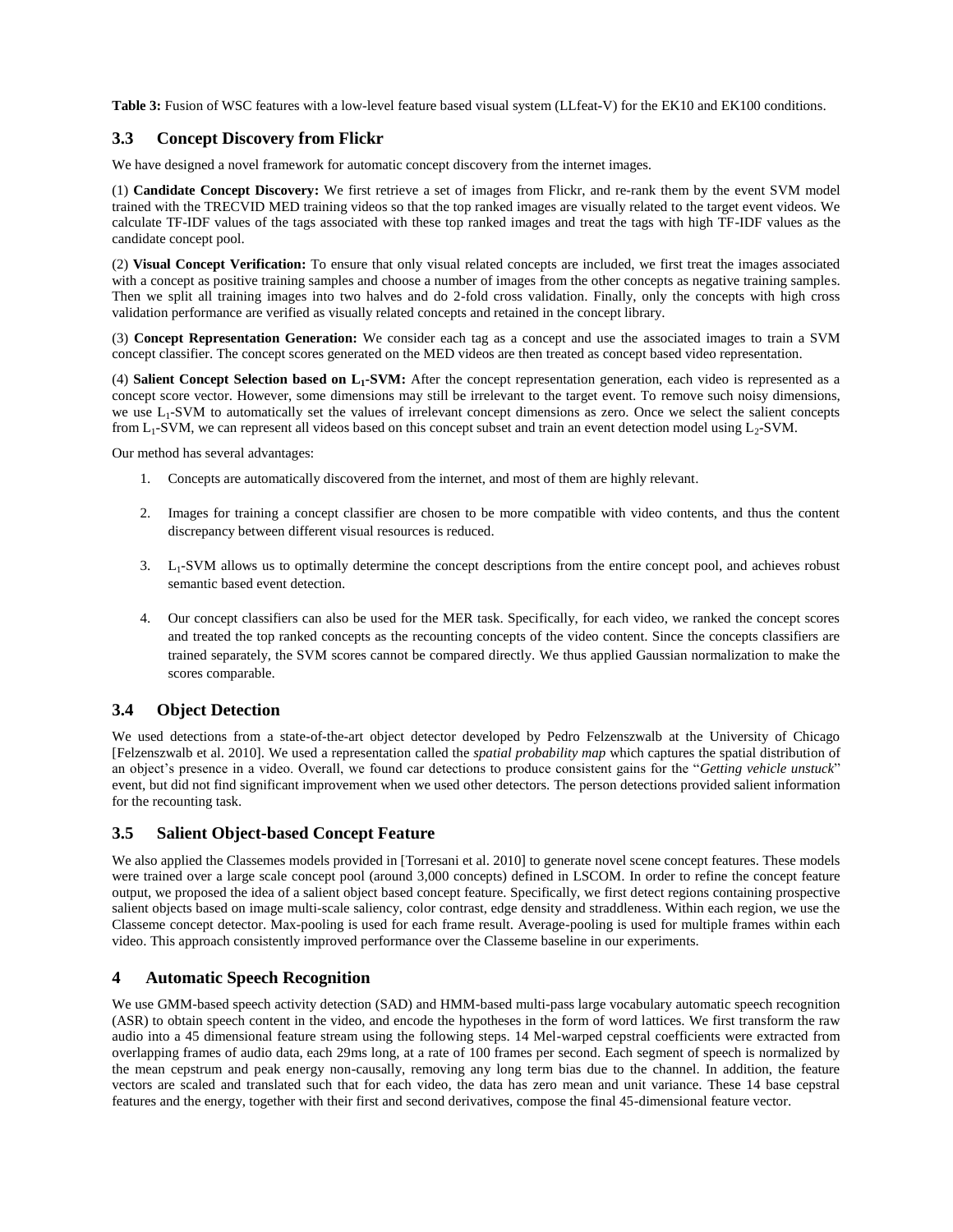Then, the speech segments are identified by the SAD system [Ng et al. 2012]. The SAD system employs two Gaussian mixture models (GMM), for speech and non-speech observations respectively. A small subset of 100 video clips was annotated for speech segments, used for training the speech GMM. Besides the non-speech segments in this set, we also use 500 video clips with music content to enrich the non-speech model, in order to handle the heterogeneous audio in consumer video. SAD was evaluated on 40 video clips and obtained a False Alarm rate of 10.1% and Miss Detection of 5.8% according to the NIST *md-eval* metric, with a 0.25 seconds collar.

Given the automatically detected speech segments, we then apply BBN's large-vocabulary ASR system to the speech data to produce a transcript of the spoken content. This system is adapted from an ASR system trained on 1,700-hour English Broadcast News. In particular, we update the lexicon and language model using MED 2011 descriptor files [Over et al. 2011], relative web text data, and the small set of 100 video clips with annotated speech transcription. We use a trigram language model trained over 2 million words of in-domain data from the MED 2011 descriptor files and relative web text data and 11 billion words of out-ofdomain web-data. The vocabulary size is about 168k. The acoustic models are adapted during ASR decoding for each video clip in an unsupervised fashion via Maximum Likelihood Linear Regression (MLLR) and Constrained MLLR (CMLLR). We evaluated the baseline ASR model and adapted ASR model on a held-out set of 100 video clips from the MED 2011 set [Over et al. 2011]. The WER of the baseline system was 48.2% and the WER of the adapted system was 35.8%. The system outputs not only the 1-best transcripts but also word lattices with acoustic and language model scores.

# **5 Videotext OCR**

A videotext detector detects the bounding boxes, whose content is recognized by HMM-based multi-pass large vocabulary OCR. Similar to the ASR system, word lattices are used to encode alternative hypotheses. We leverage a statistically trained videotext detector based on SVM to estimate videotext bounding boxes. This detector is developed based on [Peng et al. 2011] and is briefly summarized here.

Maximally Stable Extremal Regions (MSER) which are robust to illumination and viewpoint variations are selected as text candidates. Rich shape descriptors such as Histogram of Oriented Gradients (HOG), Gabor filters, corners and geometrical features are used to represent the candidates and classified using a support vector machine (SVM). Each positively labeled candidate serves as anchor region for word formation. We then group candidate regions based on geometric and color properties to form word boundaries. This allows us to overcome the mistakes of the classification step. To speed up the system for practical applications while preserving discriminative features, we use Partial Least Squares (PLS) approach for dimensionality reduction. The detected words are binarized and filtered before being passed to an HMM-based OCR system for recognition. On a small consumer video dataset with videotext bounding boxes annotated, the videotext detector achieves pixel-level precision and recall of 67.9% and 31.8%. Note that these measurements are calculated on the raw pixel level, as our HMM-based OCR system expects tight bounding boxes around videotext regions.

With each identified videotext bounding box, this two-dimensional text image is converted to a one-dimensional frame sequence, each frame characterized by features such as intensity percentile, local stroke angle, correlation and total energy within the sliding window corresponding to the frame. Then the HMM-based BBN OCR system finds a sequence of characters that maximizes the posterior, by using glyph models (similar to the acoustic models in ASR), a dictionary and N-gram language models. This OCR system employs various parameter sharing and performs recognition in a multi-pass fashion. The vocabulary size is about 140k. Details about the BBN HMM-based OCR systems can be found in [Peng et al. 2013]. Since the videotext content presents itself in various forms, such as subtitles, markup titles, text in scenes (e.g., banners and road signs), it is much more challenging than conventional scanned document OCR. Considering that we focus on bag-of-words representation for OCR in this work, we measure the word precision and recall within each video, at 37% recall and 14.7% precision.

# **6 Classifier Learning and Feature Fusion**

Using the features described so far, we built multiple sub-systems by training kernel based classifiers for each event. During this process, we jointly optimized the classifier parameters and the detection threshold. Given a test video, we obtained classification scores for each of these sub-systems. We then applied a late fusion strategy to combine these scores and obtain a final detection score. During training, we also estimated a detection threshold for the late fusion system. In this section, we will describe each of these steps.

### **6.1 Early Fusion**

We trained different subsystems by combining different features from the same class, such as appearance, color, motion, etc. For our EK100 and EK10 systems, we first computed  $\chi^2$  kernels for each feature and then combined them using kernel product. Further, we used standard parameter estimation techniques to optimize the performance of each sub-system.

### **6.2 System Combination**

After training the different sub-systems and estimating their detection thresholds, we combined the different sub-systems using weighted average fusion. Here, in addition to computing a global system level weight, we adaptively weight each system's output on a video by video basis. The first is a system level weight (*w<sup>1</sup>* ), which was calculated from the ANDC scores of each system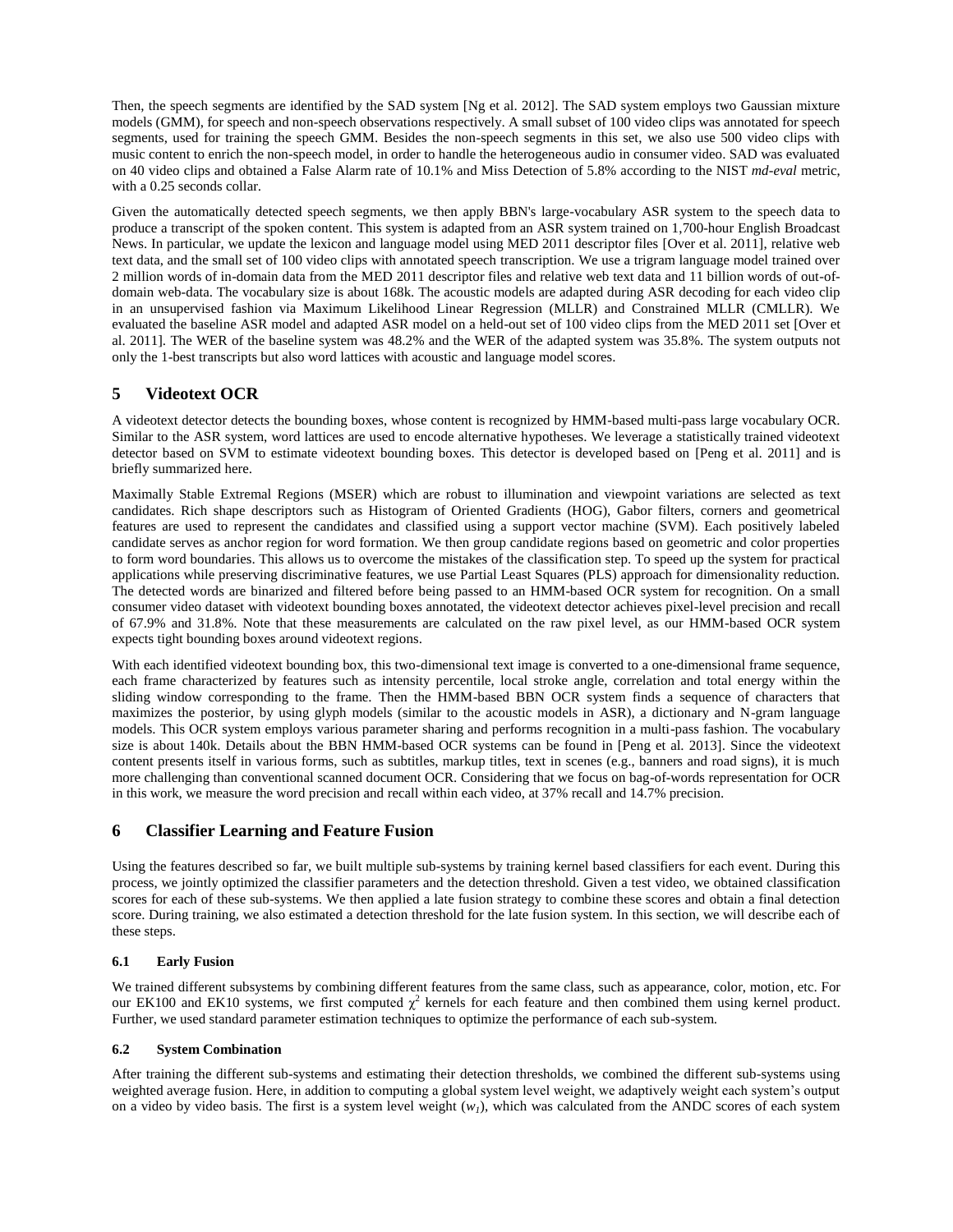based on our internal partitions. The second is a video specific weight (*w<sup>2</sup>* ), calculated from the optimal threshold for the system found during our threshold analysis, and the confidence score for a given test video.

Given these weights, the output score  $P$  for a video  $j$  is simply given by:

$$
P(j) = \frac{\sum_{i} w_1(i) w_2(i,j) p_{ij}}{\sum_{i} w_1(i) w_2(i,j)}
$$
(3)

We conducted a series of experiments to identify the optimal combination of systems for the EK100, EK10 and EK0 conditions. For each training condition, we obtained multiple sub-systems by combining individual features and then combined the subsystems using the weighted average based fusion strategy.

Late fusion of multiple sub-systems consistently improves performance of our EK100 and EK10 systems compared to the best single sub-system. Further, fusion of EK0 systems with EK10 produced additional gains. Based on the combinations we identified, we submitted our systems to NIST for the TRECVID MED pre-specified and ad hoc conditions.

#### **6.3 0-shot Retrieval**

For our 0-shot system, we compared multiple audio and visual semantic feature based systems. For the audio modality, we considered outputs from automatic speech recognition (ASR), as well as the WSC features previously described, trained with the audio MFCC features. For the visual modality, we combined outputs from WSC-D-SIFT, WSC-DT, ObjectBank, SUN Scene Attributes, Classemes, as well as features learned from images downloaded from YouTube, Google Images and Flickr. We also leverage video text output from two different systems: one that performs character-level decoding (and hence can produce spelling errors but can capture useful content in non-standard text such as website names), and one that performs word-level decoding (that avoid spelling errors but produces erroneous outputs with non-standard text).

In addition, we also developed a novel approach for leveraging low-level features for the 0-shot problem. We built this by utilizing the video-level text annotations available for the research set. After identifying salient concepts in the text, we averaged the low-level feature vector of all the videos in which each concept occurs. At query time, we retrieve the average vectors of the concepts in the query, compute the average of these vectors and then rank the search collection based on distances to this average vector.

As expected, ASR and OCR have the strongest individual performances. We then combined these features for the official ASR, Audio, OCR, Visual and Full system submissions. An important challenge in 0-shot is threshold estimation, since we do not have any positive examples to calibrate the threshold. We addressed this challenge by setting the threshold based on a fixed false alarm rate computed on the background set for different systems.

### **7 Experiments and Results**

In this section, we present results for the different systems we submitted for the Pre-Specified and Ad Hoc MED tasks, and for MER, on the PROGTEST set.

#### **7.1 Pre-Specified Event Detection Submission Systems**

For the pre-specified task, we submitted systems for all the training conditions and contrastive runs for ASR, OCR, Audio-only, and Visual-only systems besides the Full systems. The table below presents the MAP scores for the different submissions.

|              | <b>FullSys</b> | <b>ASRSvs</b> | <b>AudioSys</b> | <b>OCRSvs</b> | <b>VisualSys</b> |
|--------------|----------------|---------------|-----------------|---------------|------------------|
| <b>EK100</b> | 33.0%          | 7.6%          | 12.0%           | 4.8%          | 28.2%            |
| <b>EK10</b>  | 16.6%          | 3.5%          | 4.4%            | 3.2%          | 13.3%            |
| EK0          | 5.2%           | 1.4%          | 0.5%            | 2.8%          | 3.5%             |

**Table 4:** MED 2013 Pre-Specified Results

As expected, there is a large drop in performance from EK100 to EK10 and EK0. However, even for EK0 the performance of the full system performs significantly better than random. The visual-only sub-system is the strongest individual system even for the EK0 condition, illustrating the utility of our semantic features. Combination of the visual system with the other systems consistently produces performance gains.

Our pre-specified submissions overall had strong performance in comparison to other TRECVID 2013 submissions. Our system had the top performance among all submissions for EK10-FullSys, 2<sup>nd</sup> for EK100-FullSys and 3<sup>rd</sup> for EK0-FullSys. We also had top performance for EK10 and EK10 Visual Systems and EK100 OCR system. Our systems were in the top-2 for most of the remaining contrastive runs and top-3 in all the submissions.

#### **7.2 Ad Hoc Event Detection Submission Systems**

We submitted an identical set of systems for the ad hoc task and pre-specified event detection. The table below shows the MAP scores for the different training conditions.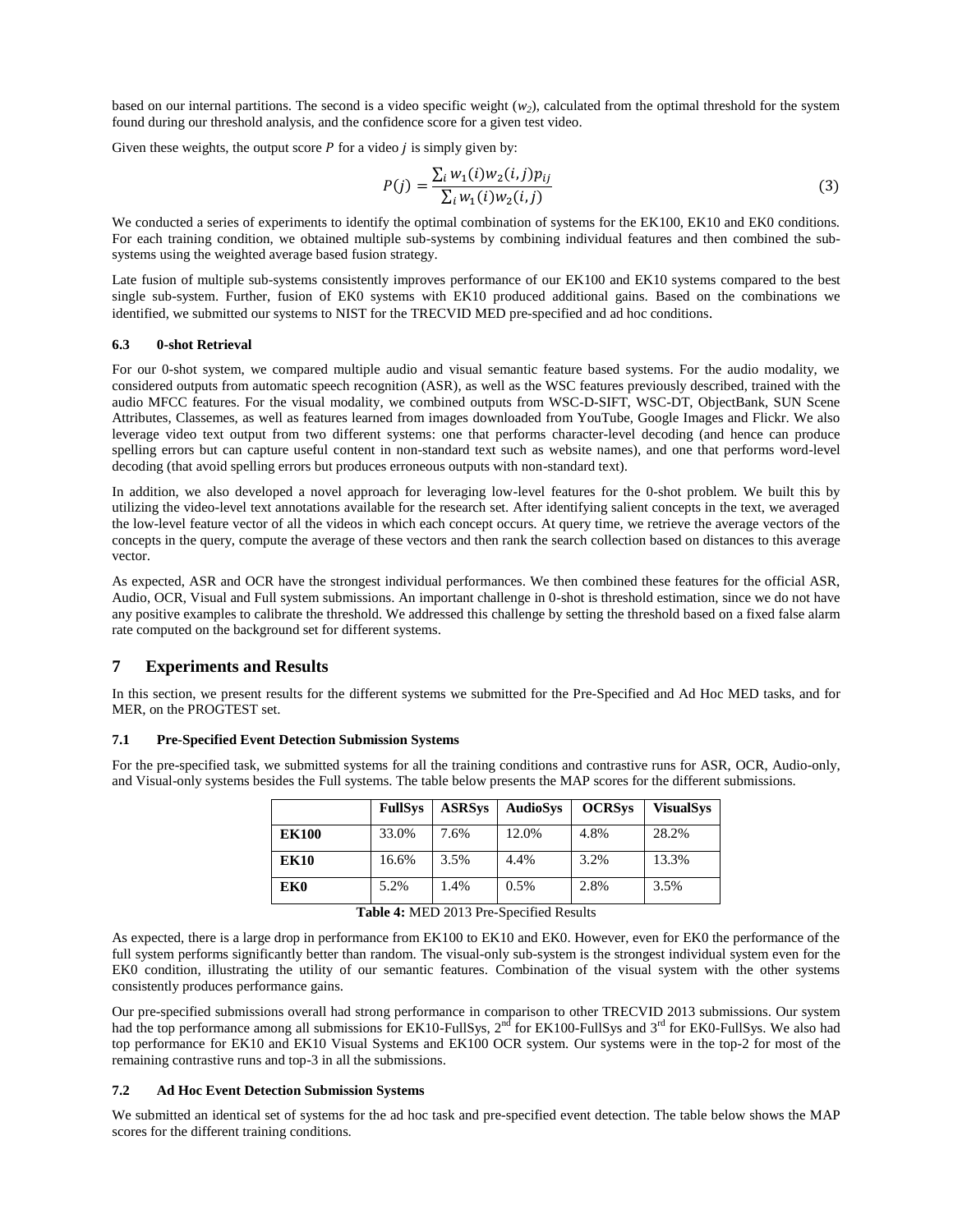|              | <b>FullSys</b> | <b>ASRSvs</b> | <b>AudioSys</b> | <b>OCRSvs</b> | <b>VisualSys</b> |
|--------------|----------------|---------------|-----------------|---------------|------------------|
| <b>EK100</b> | 32.2%          | 8.0%          | 15.1%           | 5.3%          | 23.4%            |
| <b>EK10</b>  | 14.3%          | 4.1%          | 5.8%            | 2.3%          | 10.8%            |
| EK0          | 8.1%           | 2.5%          | 0.6%            | 3.0%          | 5.0%             |

| <b>Table 5: MED 2013 Ad Hoc Results</b> |  |
|-----------------------------------------|--|
|-----------------------------------------|--|

The performance of the different submissions were consistent with the trends observed in pre-specified, and was also competitive with the other submissions. Our EK10 and EK0 full systems were  $2<sup>nd</sup>$ , while the EK100 was  $3<sup>rd</sup>$  in terms of MAP. Further, our EK0 system had consistent performance between pre-specified and ad hoc demonstrating the generality of our concept detectors.

#### **7.3 MER Submission**

For the TRECVID Multimedia Event Recounting (MER) Task, we submitted a three-phase system that (1) detected concept instances from various modalities; (2) aggregated these detections by modality, filtering out detections with low confidence or low relevance to the event type at hand; and (3) generated a human-readable recounting containing itemized detections along with confidence and relevance information. The system combined concept detections from the following systems:

- **Audio-Visual Concepts:** We obtained these concepts using the system described in Section 3. For each test video, we applied all our concept detectors and pruned those concepts that had confidence below the threshold learned during training.
- **Automatic Speech Recognition (ASR):** We applied BBN's ASR system on the audio stream, and then detected salient keywords in the speech transcript. We then included these keywords, as well as the start and end times of their utterances in our MER submission.
- **Videotext:** We applied BBN's Videotext detection and recognition system on the videos and included the output in our MER submission.

Our submission had an accuracy of 64.96%, percent recounting review time (PRRT) of 50.59% and observation text precision of 1.78. Our system accuracy was  $2<sup>nd</sup>$  across all submissions and was best among systems with PRRT<100%; i.e., systems for which viewing the evidence took less time than viewing the full video.

### **8 Acknowledgments**

Supported by the Intelligence Advanced Research Projects Activity (IARPA) via Department of Interior National Business Center contract number D11PC20071. The U.S. Government is authorized to reproduce and distribute reprints for Government purposes notwithstanding any copyright annotation thereon.

Disclaimer: The views and conclusions contained herein are those of the authors and should not be interpreted as necessarily representing the official policies or endorsements, either expressed or implied, of IARPA, DoI/NBC, or the U.S. Government.

### **References**

[Smeaton et al. 2006] A. F. Smeaton, P. Over, and W. Kraaij, "Evaluation campaigns and TRECVid," in *Proc. of the 8th ACM International Workshop on Multimedia Information Retrieval*, 2006.

[Over et al. 2013] P. Over, G. Awad, M. Michel, J. Fiscus, G. Sanders, W. Kraaij, A. F. Smeaton, and G. Quénot, "TRECVID 2013 - An Overview of the Goals, Tasks, Data, Evaluation Mechanisms and Metrics," in *Proc. of TRECVID 2013*, 2013.

[Csurka et al. 2004] G. Csurka, C. Dance, L.X. Fan, J. Willamowski, and C. Bray, "Visual Categorization with Bags of Keypoints," in *Proc. of ECCV International Workshop on Statistical Learning in Computer Vision*, 2004.

[Lazebnik et al. 2006] S. Lazebnik, C. Schmid, and J. Ponce, "Beyond Bags of Features: Spatial Pyramid Matching for Recognizing Natural Scene Categories," in *Proc. of CVPR*, 2006.

[Laptev et al. 2008] I. Laptev, M. Marszalek, C. Schmid, and B. Rozenfeld, "Learning Realistic Human Actions from Movies," in *Proc. of CVPR*, 2008.

[Jiang et al. 2010] Y.-G. Jiang, X. Zeng, G. Ye, S. Bhattacharya, D. Ellis, M. Shah, and S.-F. Chang, "Columbia-UCF TRECVID 2010 Multimedia Event Detection: Combining Multiple Modalities, Contextual Concepts, and Temporal Matching," in *Proc. of TRECVID 2010*, 2010.

[Lowe 2004] D. Lowe, "Distinctive image features from scale-invariant keypoints," *International Journal on Computer Vision*, vol. 60, no. 2, pp. 91-110, 2004.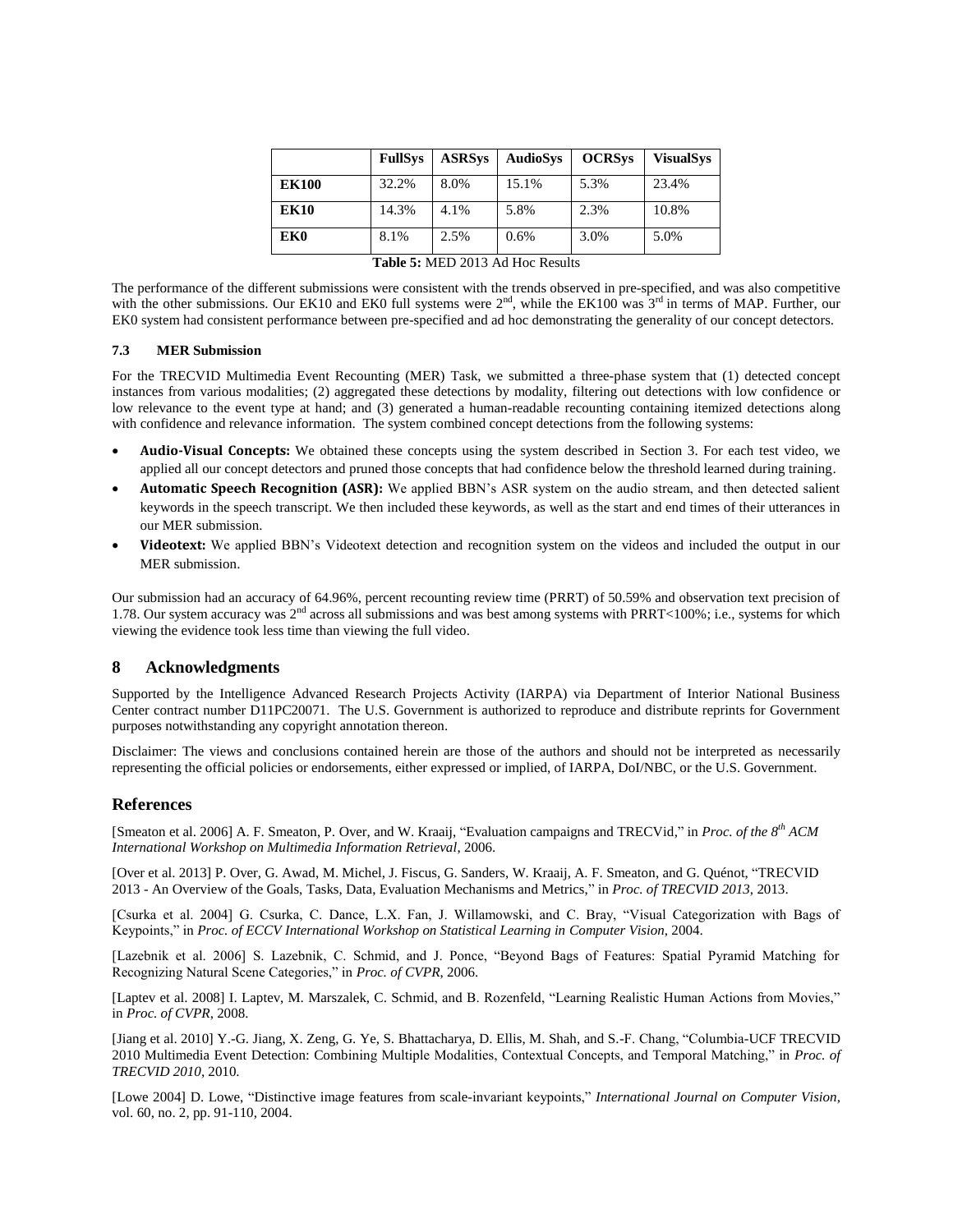[Mikolajczyk et al. 2004] K. Mikoljczyk and C. Schmid, "Scale and affine invariant interest point detectors," *International Journal of Computer Vision*, vol. 60, pp. 63–86, 2004.

[Laptev 2005] I. Laptev, "On space-time interest points," *International Journal of Computer Vision*, vol. 64, pp. 107–123, 2005.

[Liu 2011] J. Liu, M. Shah, B. Kuipers, and S. Savarese, "Cross-View Action Recognition via View Knowledge Transfer," in *Proc. of CVPR*, 2011.

[Pan et al. 2010] S. J. Pan, X. Ni, J.-T. Sun, Q. Yang, and Z. Chen, "Cross-domain sentiment classification via spectral feature alignment," in *Proc. of the International Conference on World Wide Web*, 2010.

[Torresani et al. 2010] L. Torresani, M. Szummer, A. Fitzgibbon, "Efficient Object Category Recognition Using Classemes," in *Proc. of ECCV*, 2010.

[van de Sande et al. 2010] K. E. A. van de Sande, T. Gevers and C. G. M. Snoek, "Evaluating Color Descriptors for Object and Scene Recognition," *IEEE Transactions on Pattern Analysis and Machine Intelligence*, vol. 32, no. 9, pp. 1582-1596, 2010.

[Boureau et al. 2010] Y. Boureau, F. Bach, Y. Le Cun, and J. Ponce, "Learning mid-level features for recognition," in *Proc. of CVPR*, pp. 2559-2566, 2010.

[Bay et al. 2008] H. Bay, A. Ess, T. Tuytelaars, and L. V. Gool, "Surf: Speeded up robust features," in *CVIU*, vol. 110, no. 3, pp. 346-359, 2008.

[Chandrasekhar et al. 2011] V. Chandrasekhar, G. Takacs, D. Chen, S. Tsai, Y. Reznik, R. Grzeszczuk, and B. Girod, "Compressed histogram of gradients: a low bitrate descriptor," *International Journal on Computer Vision*, vol. 94, no. 5, 2011.

[Felzenszwalb et al. 2010] P. Felzenszwalb, R. Girshick, D. McAllester, and D. Ramanan, "Object Detection with Discriminatively Trained Part Based Models," *IEEE Transactions on Pattern Analysis and Machine Intelligence*, vol. 32, no. 9, 2010.

[Viswanathan et al. 2010] S. V. N. Vishwanathan, Zhaonan Sun, Nawanol Theera-Ampornpunt, and Manik Varma, "Multiple Kernel Learning and the SMO Algorithm," in *NIPS*, vol. 22, pp. 2361-2369, 2010.

[Natarajan et al. 2011] P. Natarajan, S. Tsakalidis, V. Manohar, R. Prasad, and P. Natarajan, "Unsupervised Audio Analysis for Categorizing Heterogeneous Consumer Domain Videos," in *Proc. of Interspeech*, 2011.

[Natarajan et al. 2012] Pradeep Natarajan, Shuang Wu, Shiv Naga Prasad Vitaladevuni, Xiaodan Zhuang, Unsang Park, Rohit Prasad, Premkumar Natarajan, "Multi-channel Shape-Flow Kernel Descriptors for Robust Video Event Detection and Retrieval," in *Proc. of ECCV* , vol. 2, pp. 301-314, 2012.

[Vitaladevuni et al. 2011] S. Vitaladevuni, P. Natarajan, R. Prasad, and P. Natarajan, "Efficient Orthogonal Matching Pursuit using sparse random projections for scene and video classification," in *Proc. of ICCV*, pp. 2312-2319, 2011.

[Manohar et al. 2011] V. Manohar, S. Tsakalidis, P. Natarajan, R. Prasad, and P. Natarajan, "Audio-Visual Fusion Using Bayesian Model Combination for Web Video Retrieval," in *Proc. of the 19th ACM International Conference on Multimedia*, pp. 1537-1540, 2011.

[Natarajan et al. 2011] P. Natarajan et al, "BBN VISER TRECVID 2011 Multimedia Event Detection System," in *Proc. of TRECVID 2011*, 2011.

[Bo et al. 2010] L. Bo, X. Ren, and D. Fox, "Kernel descriptors for visual recognition," *NIPS*, pp. 244-252, 2010.

[Bo et al. 2011] L. Bo, K. Lai, X. Ren, and D. Fox, "Object recognition with hierarchical kernel descriptors," in *Proc. of CVPR*, pp.1729-1736, 2011.

[Heikkila et al. 2006] M. Heikkila, M. Pietikainen, and C. Schmid, "Description of interest regions with center-symmetric local binary patterns," *ICVGIP*, pp. 58-69, 2006.

[Wang et al. 2013] H. Wang, A. Kläser, C. Schmid, and C.-L. Liu, "Dense Trajectories and Motion Boundary Descriptors for Action Recognition," *International Journal of Computer Vision*, vol. 103, no. 1, pp. 60-79, 2013.

[Li et al. 2010] L.-J. Li, H. Su, E. P. Xing, F.-F. Li, "Object Bank: A High-Level Image Representation for Scene Classification & Semantic Feature Sparsification," *NIPS*, pp. 1378-1386, 2010.

[Patterson et al. 2012] G. Patterson and J. Hays, "SUN attribute database: Discovering, annotating, and recognizing scene attributes", in *Proc. of CVPR*, pp. 2751-2758, 2012.

[Ng et al. 2012] T. Ng, B. Zhang, L. Nguyen, S. Matsoukas, X. Zhou, N. Mesgarani, K. Vesel, and P. Matjka, "Developing a speech activity detection system for the DARPA RATS program," in *Proc. of Interspeech*, 2012.

[Over et al. 2011] P. Over, G. Awad, M. Michel, J. Fiscus, W. Kraaij, A. F. Smeaton, and G. Quénot, "TRECVID 2011 – An Overview of the Goals, Tasks, Data, Evaluation Mechanisms and Metrics," in *Proc. of TRECVID 2011*, 2011.

[Peng et al. 2011] X. Peng, H. Cao, R. Prasad, and P. Natarajan, "Text extraction from video using conditional random fields," in *International Conference on Document Analysis and Recognition (ICDAR)*, pp. 1029-1033, 2011.